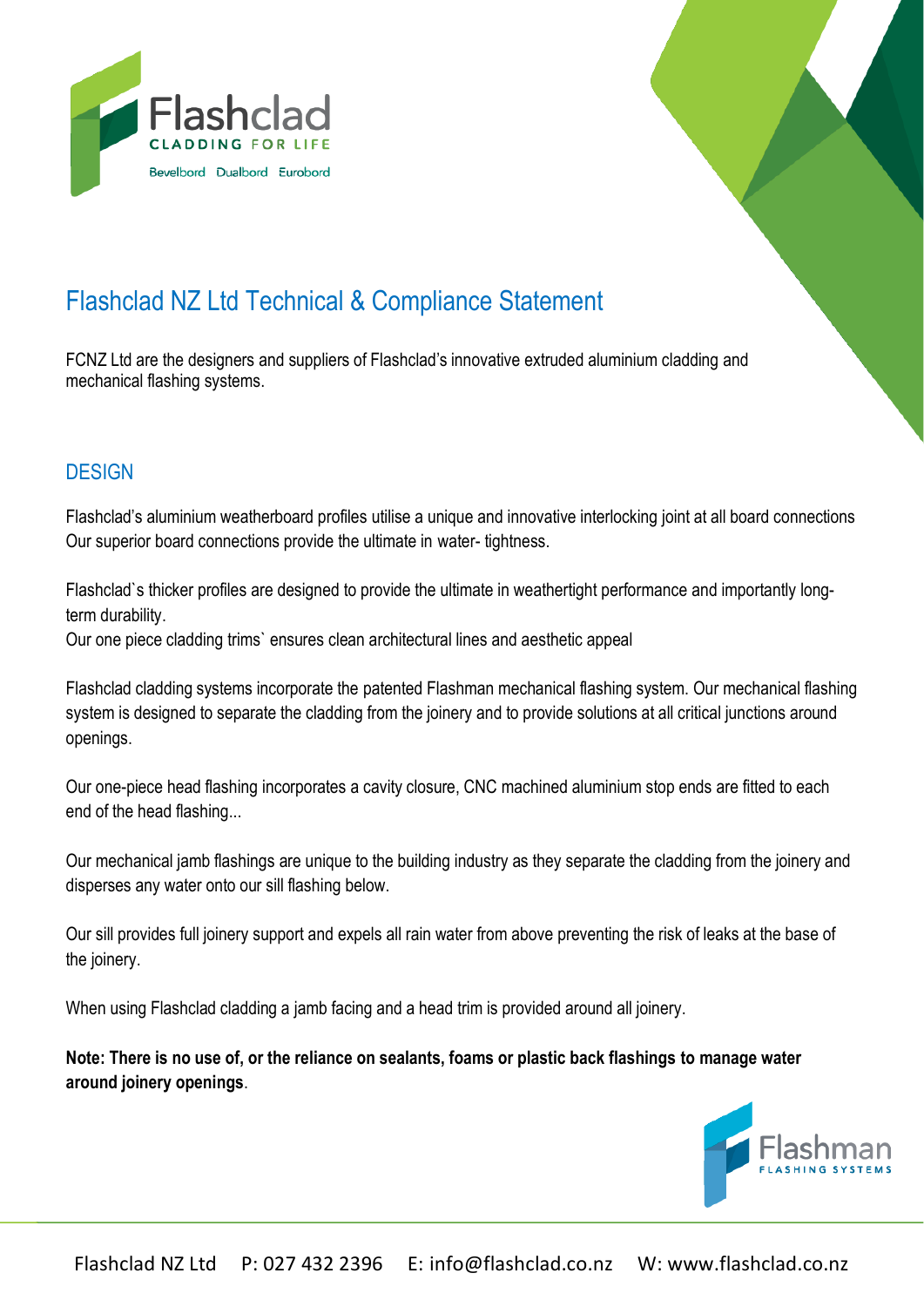# CLADDING PROFILES

### **Bevelbord**

This profile provides a traditional horizontal weatherboard look with an aesthetic 7 degree point of difference at the base of the board. This creates a level nosing to the bottom of the board  $Cover = 135$  mm Thickness = 2 mm Weight = 8.5 Kg per Sq/m

#### **Dualbord**

This profile provides a modern flat face and recessed negative detail appearance. When installed vertically it resembles traditional ship lap cladding, and when installed horizontally it resembles rusticated weatherboard. Cover = 170 mm Thickness = 2 mm Weight = 8.5 Kg per Sq/m

#### **Euro-line**

This profile provides a wide flat faced board which creates a panel effect with a fine 2mm vee joint between boards. Euro-line Can be installed horizontally or vertically.

 $Cover = 230$  mm Thickness =  $3 \text{ mm}$ Weight = 11.5 Kg per Sq/m

#### **Euro-lap** 210 – 95 - 65

Our Eurolap range of profiles provide a recessed appearance to create a definitive 20 mm wide and a 3 mm deep recess.

Eurolap 95 and 65 mimics the appearance of narrower timber profiles.

Eurolap 210, 95 and 65 can be installed in a random pattern form

Euro-lap Can be installed horizontally or vertically and creates the safest negative detail ever designed.

Cover = 230 mm cover

Thickness = 3 mm

Weight = 11.5 Kg per Sq/m

#### **Euro-rib**

Eurorib provides an exceptionally strong profile insuring a flat tray surface Our Rib design also provides seismic abilities. Eurorib Cladding is available in a 230 mm rib pattern or by adding a Euroline creates a 460 mm wider rib pattern. Larger trims accent this profile to accommodate the "Rib" and create a deeper recessed effect around joinery. Cover = 230 mm cover Thickness  $=$  3 mm

Weight = 11.5 Kg per Sq/m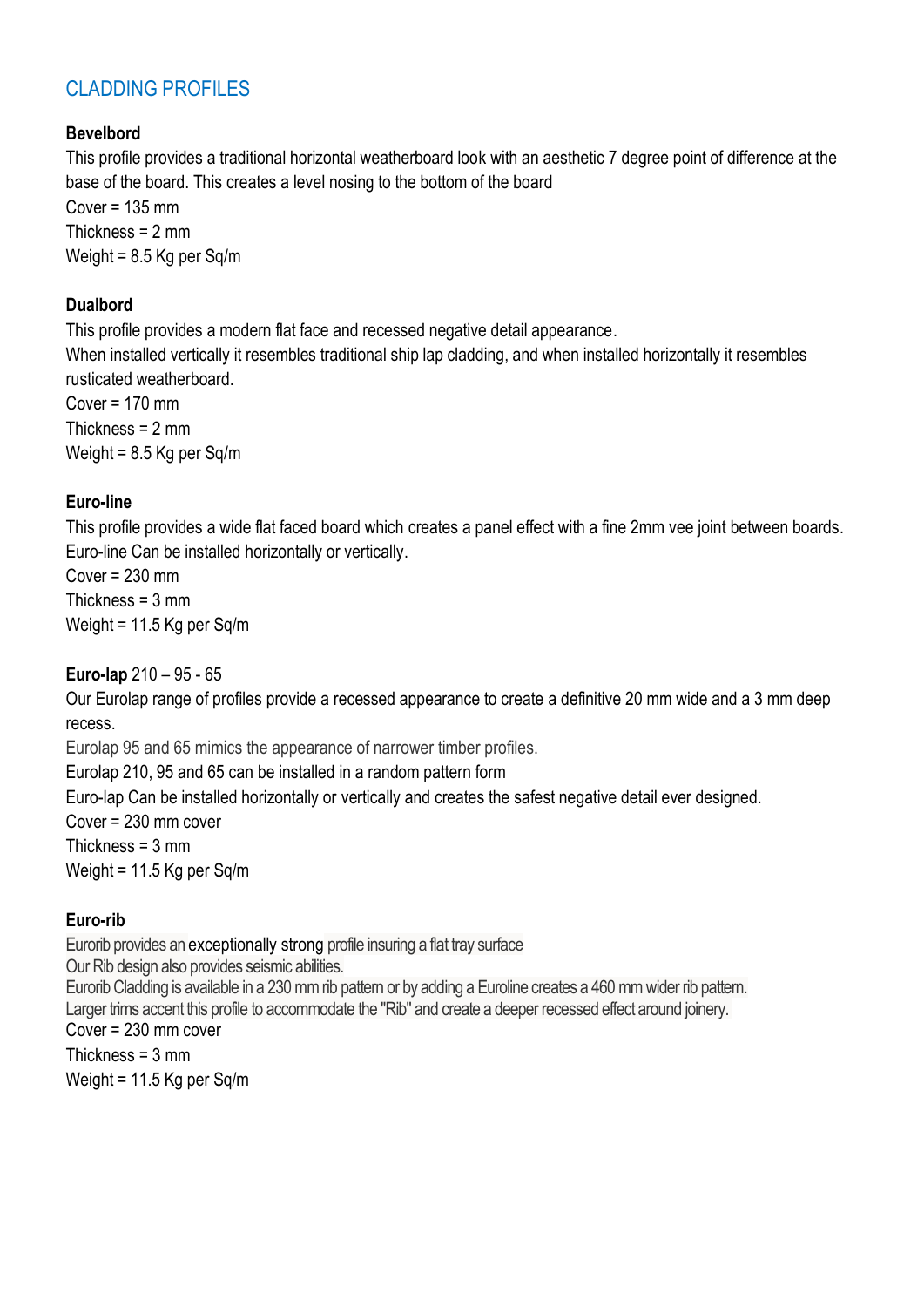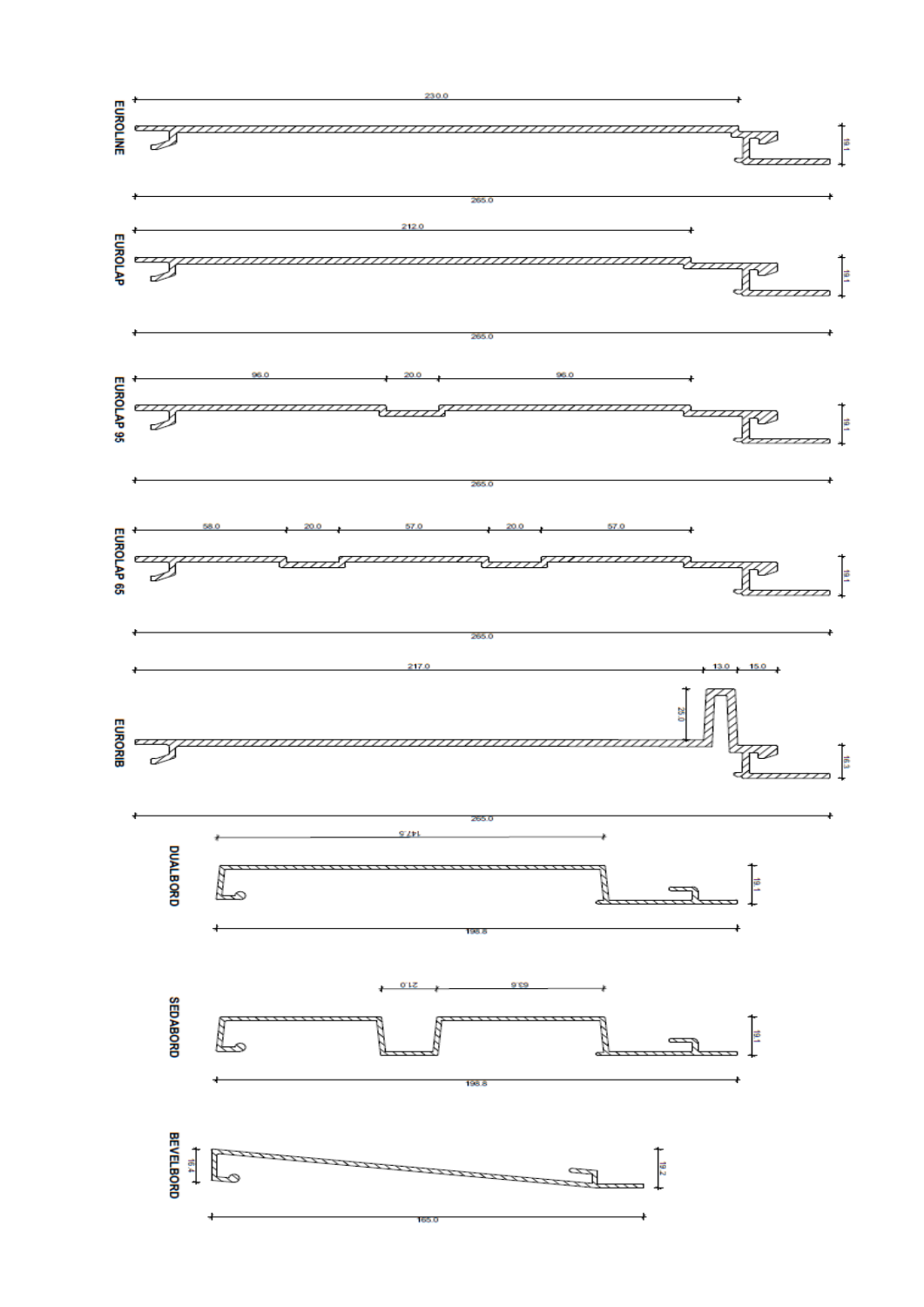# CAVITY AND FIXINGS

Flashclad must be installed over a cavity system. Flashclad systems compliance testing was undertaken using a standard 20mm cavity depth; increases in cavity depths can be achieved with minor system adaptions.

Flashclad manufacturers its own multipurpose 20mm Aluminium cavity batten which can be installed horizontally or vertically, the batten meets fire safety requirements. We can also provide a 20 mm structural batten rated to 4.5 kPa

Flashclad cladding is secured through the hidden lap sections of our board profiles using Stainless Steel Type 17, 65mm Tek screws.

Flashclad fixing methods provide exceptionally strong face load abilities and eliminate board movement. Our cladding fixing methods have been tested to wind speeds of approx. **6.200 kPa** 

**Note: we do not rely on clips to hold our board profiles in position**.

# **DURABILITY**

.

Flashclad's thicker aluminium profiles provide unique properties of strength, are corrosion resistant and wont rot. Our thicker profiles provide extreme durability with a serviceable life of 50-100 years.

Flashclad promotes the use of quality powder finishes on their cladding systems using only, Interpons Commercial Futura range (25 year warranty) and Dulux's Duratec/Electro range (25 year warranty).

The combination of Flashclads quality extrusions and the best powder coating solutions available provide the building owner with extremely easy care and low-cost maintenance. Due to having zero reliance on sealants or membranes the owner can rest assured that with even minimal maintenance the systems will remain watertight, durable, and functional.

# FIRE SAFETY

.

Flashclad's cladding systems can incorporate a aluminium cavity batten which will provide a fully non-combustible cladding system which meets NZ Fire Safety standards, when used in conjunction with a fire rated substrate,

Flashclad is fit for purpose in any fire rated location

Flashclads 20 mm cavity depth restricts air flow and flame spread in the event of a fire. Our unique inter-locking weatherboard design will not allow flame to escape.

Flashclads Aluminium cladding will not ignite, smoulder, or explode off the wall in the event of a fire.

Powder coating finishes contain no combustible materials.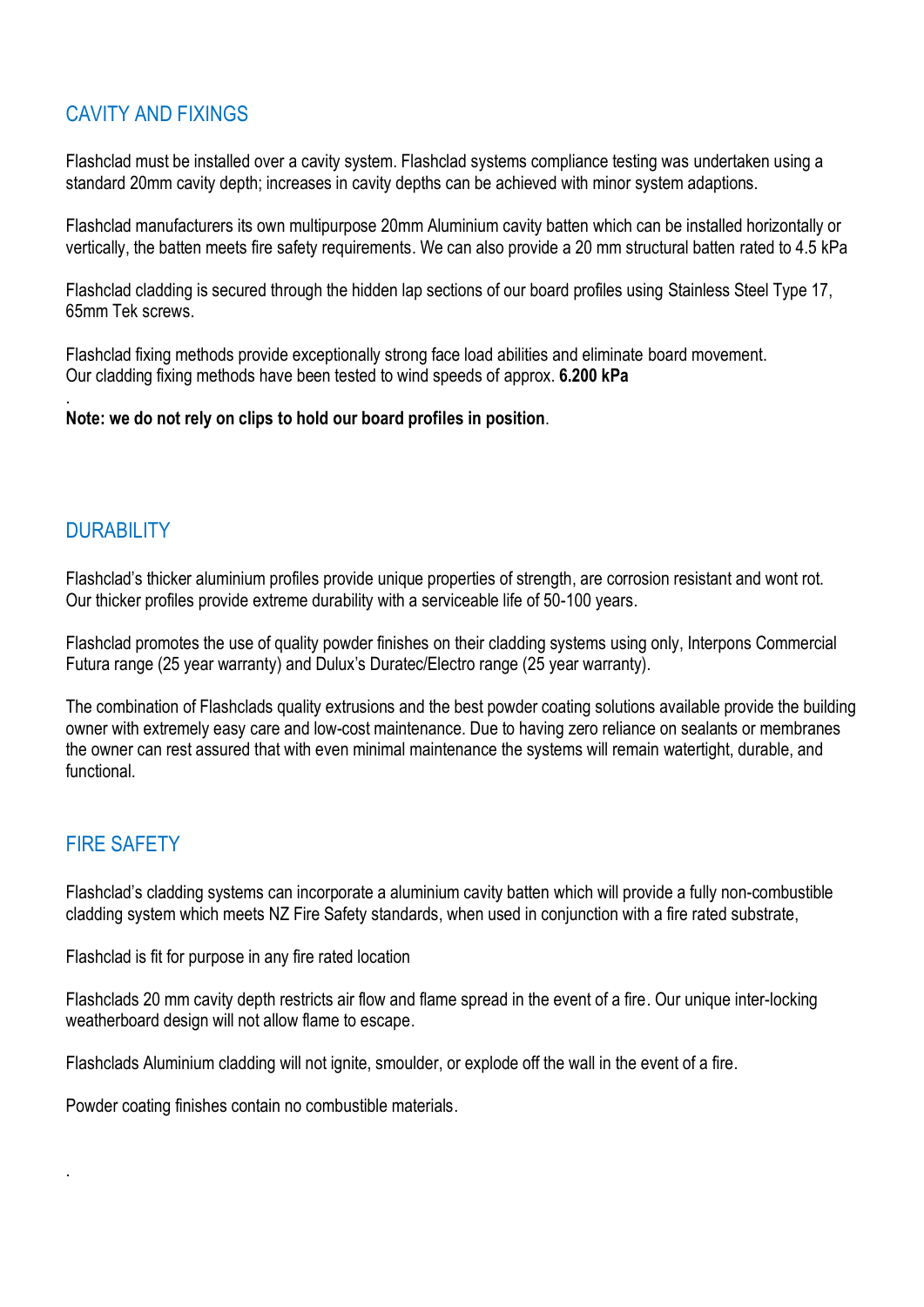# **COMPLIANCE**

#### **AS/NZS 4284**

Predominately used for testing "Rainscreen cladding systems" on expensive rail systems with varying cavity depths of approximately 60mm - 120mm. The focus for rainscreen testing is on how water is managed behind the cladding.

Flashclads 4284 testing was conducted as a **watertight** cladding system using a standard 20 mm cavity depth.

The test was conducted using the patented Flashman mechanical extruded flashing system without the reliance on sealants, foam or back flashings

Our test level limit was set at 4.500 kPa to meet the highest of NZ`s wind conditions.

Flashclad's AS/NZS 4284 testing achieved **4.500 kPa**

Flashclad has proven to be one the best tested **watertight** cladding and mechanical flashing systems available in New Zealand

#### **Branz Appraisals**

VM/1 testing concluding Branz appraisals 573, 800 & 829

#### **Face-Load testing**

Face-Load tested using vertical Eurobord installed over a 150mm x 50mm timber framed wall with studs at 600mm c/s and dwang lines at 800mm c/s.

Using vertically installed Eurobord our fixings were positioned into the bottom plate, the top plate and dwang lines through the board laps at 350mm c/s

Achieving the testing rigs maximum capabilities of **6.200 kPa > 360 kph**

A specific project requiring 6.200 kPa using Dualbord has undergone Mathcad computer analysing and achieved the required face load rating.

# MECHANICAL FLASHING SYSTEMS

The Patented extruded aluminium Flashman Flashing Systems were introduced in 2005 as an alternative to the common costly practice on relying on sealants around joinery openings to keep the water out. The Flashman system is an Alternative Solution in terms of the NZBC.

AS/NZS 4284 **watertight** tested to **4.500 kPa**.

Branz V/M1 tested – Appraisal 573

<https://flashclad.co.nz/drawings/flashman/>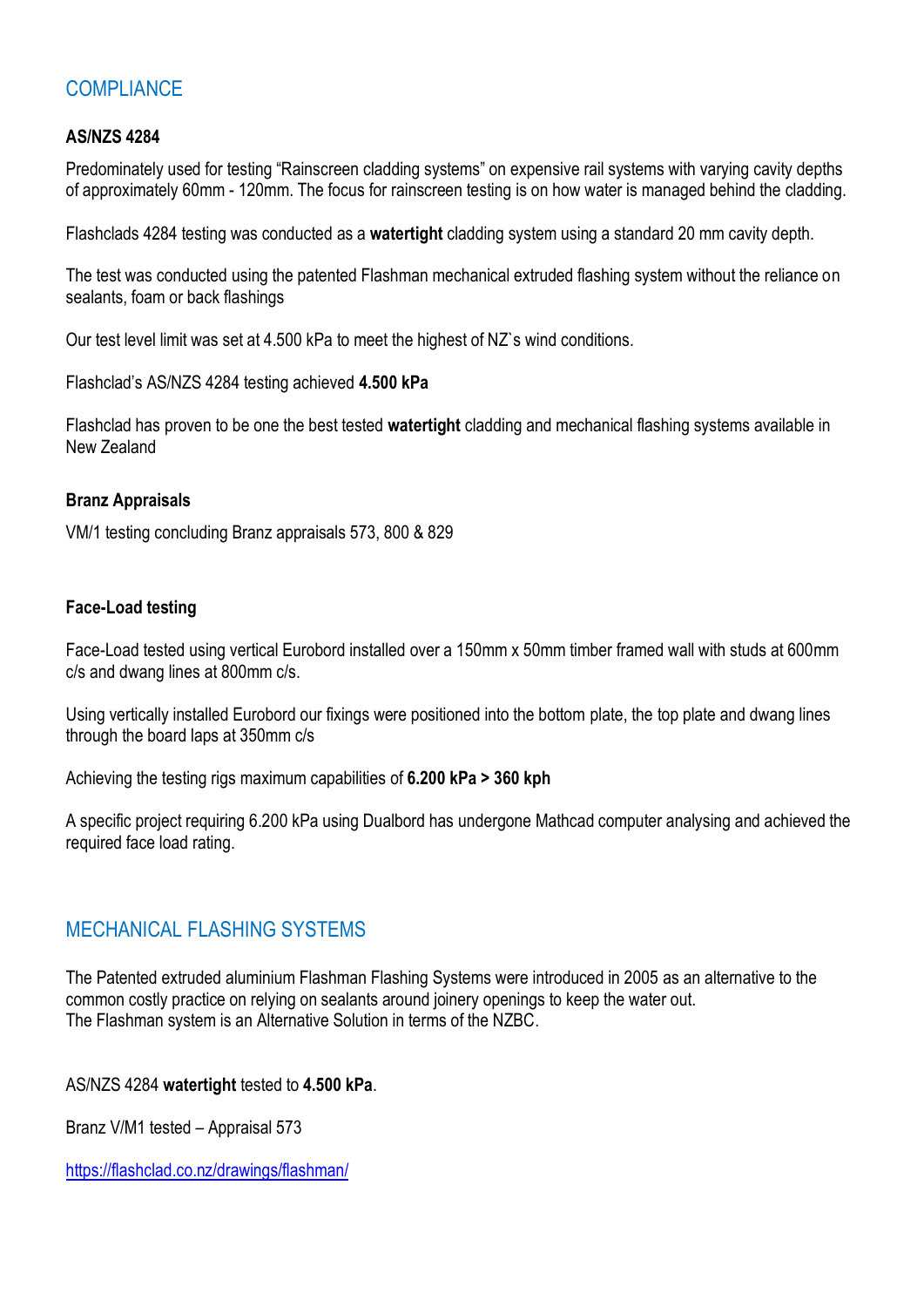# NEW ZEALAND BUILDING CODE

Flashclad's systems meet the provisions and requirements of the NZBC

**B1 STRUCTURE**: Performance: B1.3.1, B1.3.2 & B1.3.4 Flashclad`s thicker and unique profiles meet the requirements from loads arising from self-weight wind and impact.

#### **B2 DURABILITY:** Performance: B2.3.1 & B2.3.2

Flashclad systems are produced from extruded aluminium and CNC machined aluminium componentry. Our products will provide a minimum 50-year life expectancy. Flashclad uses powder coated surface finishes which provide minimum warranty periods of 25 years (Interpon D2525) and 25 year Dulux (Duratec/Electro)

#### **E2 EXTERNAL MOISTURE:** Performance: E2.3.2

AS/NZS 4284 **watertight** tested to **4.500 kPa**..

#### **F1 HAZARDOUS MATERIALS:** Performance F2.3.1

Flashclad cladding systems are aluminium and are non- combustible therefore will not ignite, flame or burn.

# INSTALLATION

Flashclad systems are installed only by its nationwide distributor network. This ensures that the installation is being undertaken and supervised by experienced, qualified and skilled installers every time. The result is that installation timeframes are minimised and that the finished quality is of the highest standard.

Our systems are installed and continue to be specified on residential, architectural, re-clads, apartment complexes, rest homes, light commercial, schools, government projects and high-rise buildings to fifteen storey.

# **WARRANTIFS**

- 10 Year Installation Warranty
- 25 Year Product Warranty
- Interpon 25 year powder coating warranty
- Duratec/Electro 25 Year powder coating warranty

Metwood and special effect coatings - Interpon 25 year powder coating warranty